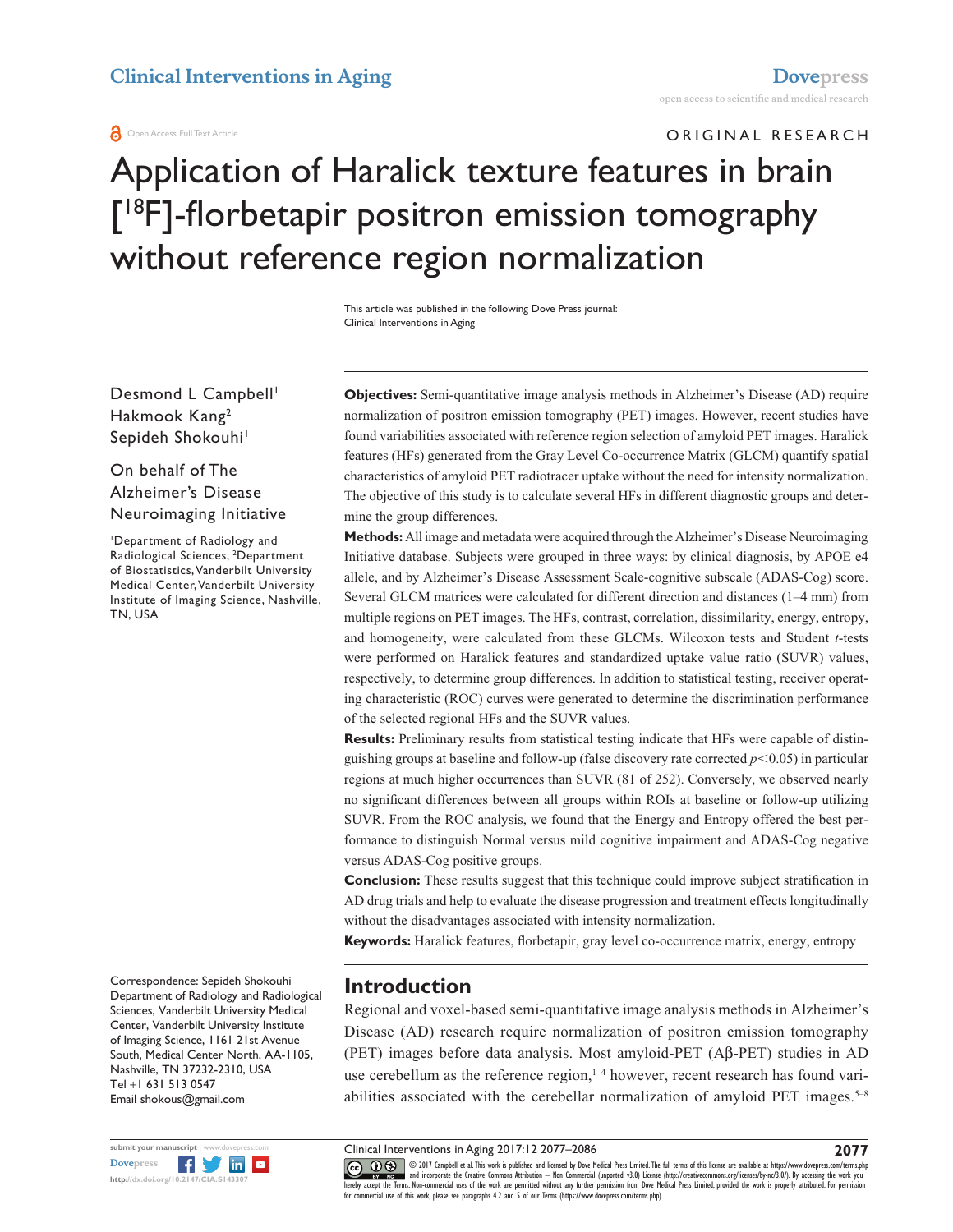White matter (WM) can be used for Aβ-PET normalization to reduce longitudinal variability, $5$  increase association to clinical decline<sup>7</sup> and cerebrospinal fluid levels of  $A\beta_{1\rightarrow2}^8$  as well enhance discrimination power between subject groups.<sup>6</sup> However, other recent studies have found impaired amyloid PET radiotracer uptake in damaged areas of WM.<sup>9</sup> WM injury is common in aging and dementia.<sup>10–13</sup> Therefore, the utility of WM as a reference region may depend on its structural and functional integrity, which can vary among individual subjects.

Based on these findings, we have identified that the amyloid PET normalization process poses a critical challenge for semi-quantitative PET studies in AD. In this work, we evaluate a different semi-quantitative PET approach that does not require the intensity normalization of Aβ-PET activity to a reference region activity. This method is based on Haralick features (HFs) that can be calculated from the Gray Level Co-occurrence Matrices (GLCMs) of Aβ-PET images to provide a statistical description of the spatial characteristics of amyloid PET.14 The objective of this study is to determine whether higher-order texture-based features derived from the GLCMs of [18F]-Florbetapir-PET images can identify statistically and clinically significant differences between subject groups without using a reference region for PET intensity normalization.

## **Methods**

# Alzheimer's disease neuroimaging initiative

The data presented in this study were acquired from the Alzheimer's Disease Neuroimaging Initiative (ADNI) database [\(adni.loni.usc.edu](mailto:adni.loni.usc.edu)). The ADNI was launched in 2003 as a public-private partnership, led by Principal Investigator Michael W Weiner, MD. The primary goal of ADNI has been to test whether serial magnetic resonance imaging (MRI), PET, other biological markers, and clinical and neuropsychological assessment can be combined to measure the progression of mild cognitive impairment (MCI) and early AD.

#### Subjects

The key eligibility criteria of ADNI subject recruitment are available on the ADNI website (<http://www.adni-info.org>). Briefly, enrolled ADNI subjects were between the ages of 55 and 90, had a study partner able to provide an independent evaluation of functioning, and spoke either English or Spanish. All subjects gave written, informed consent before participation through their local Institutional Review Board. All images and metadata for 30 subjects (17 male, 13 female) were acquired from the ADNI database. Selected subjects for this study had undergone longitudinal [18F]-florbetapir PET scans with concurrent T1-weighted MRIs at baseline and 24-month follow-up. In addition, scores from the neuropsychological assessment Alzheimer's Disease Assessment Scale-cognitive subscale (ADAS-Cog)<sup>15</sup> were collected and time-matched to the nearest Aβ-PET acquisition. Table 1 illustrates the demographic and clinical data for selected subjects. The 30 subjects were stratified three ways: by clinical diagnosis (15 normal versus 15 MCI), by APOE e4 allele carrier status (14 non-carriers versus 16 carriers), and by ADAS-Cog score defined as positive by a threshold  $\geq 9$  at baseline or follow-up (16 negative versus 14 positive).

# [18F]-florbetapir PET data acquisition

All participating sites acquired the [<sup>18</sup>F]-florbetapir<sup>16</sup> PET imaging according to standardized ADNI protocols [\(http://](http://adni.loni.usc.edu/methods/pet-analysis/pre-processing/) [adni.loni.usc.edu/methods/pet-analysis/pre-processing/](http://adni.loni.usc.edu/methods/pet-analysis/pre-processing/)). Serial PET images for our study were acquired at 13 different centers, and the data were obtained following the dynamic protocol of and preprocessed by ADNI. Dynamic scans were 30-min 6-frame scans acquired 30–60 min after injection. All frames were coregistered to the first frame, summed, and averaged to create a single image volume.

# [18F]-florbetapir PET pre-processing

We employed SPM12 (Wellcome Department of Cognitive Neurology) for image pre-processing. The gray matter fractions of 7 anatomic regions were extracted and utilized for ROI analysis: Combined precuneus/posterior cingulate cortex

| Table I Demographic Alzheimer's disease neuroimaging initiative subject data for this study |  |  |  |
|---------------------------------------------------------------------------------------------|--|--|--|
|                                                                                             |  |  |  |

| <b>Stratification</b>    | <b>Normal</b> | <b>MCI</b>     | <b>APOE non</b> | <b>APOE</b>  | ADAS-Cog      | <b>ADAS-Cog</b> |
|--------------------------|---------------|----------------|-----------------|--------------|---------------|-----------------|
|                          |               |                | carrier         | carrier      | negative      | positive        |
| Number of subjects       | 15            | 15             |                 | 16           | 16            | 14              |
| Female (male)            | 8(7)          | 5(10)          | 8(6)            | 5(11)        | 6(10)         | 7 (7)           |
| Age (mean $\pm$ SD)      | 74.7±4.3      | $73.6 \pm 8.7$ | $77.4 + 7.4$    | $74.6 + 6.7$ | $74.7 + 4.9$  | $77.2 + 9.0$    |
| ADAS-Cog (mean $\pm$ SD) | $6.7 \pm 4.2$ | $12.7 + 7.7$   | $9.9 \pm 8.1$   | $9.6 + 5.7$  | $5.4 \pm 2.3$ | $14.6 \pm 7.0$  |

**Abbreviations:** ADAS-Cog, Alzheimer's Disease Assessment Scale-cognitive subscale; MCI, mild cognitive impairment.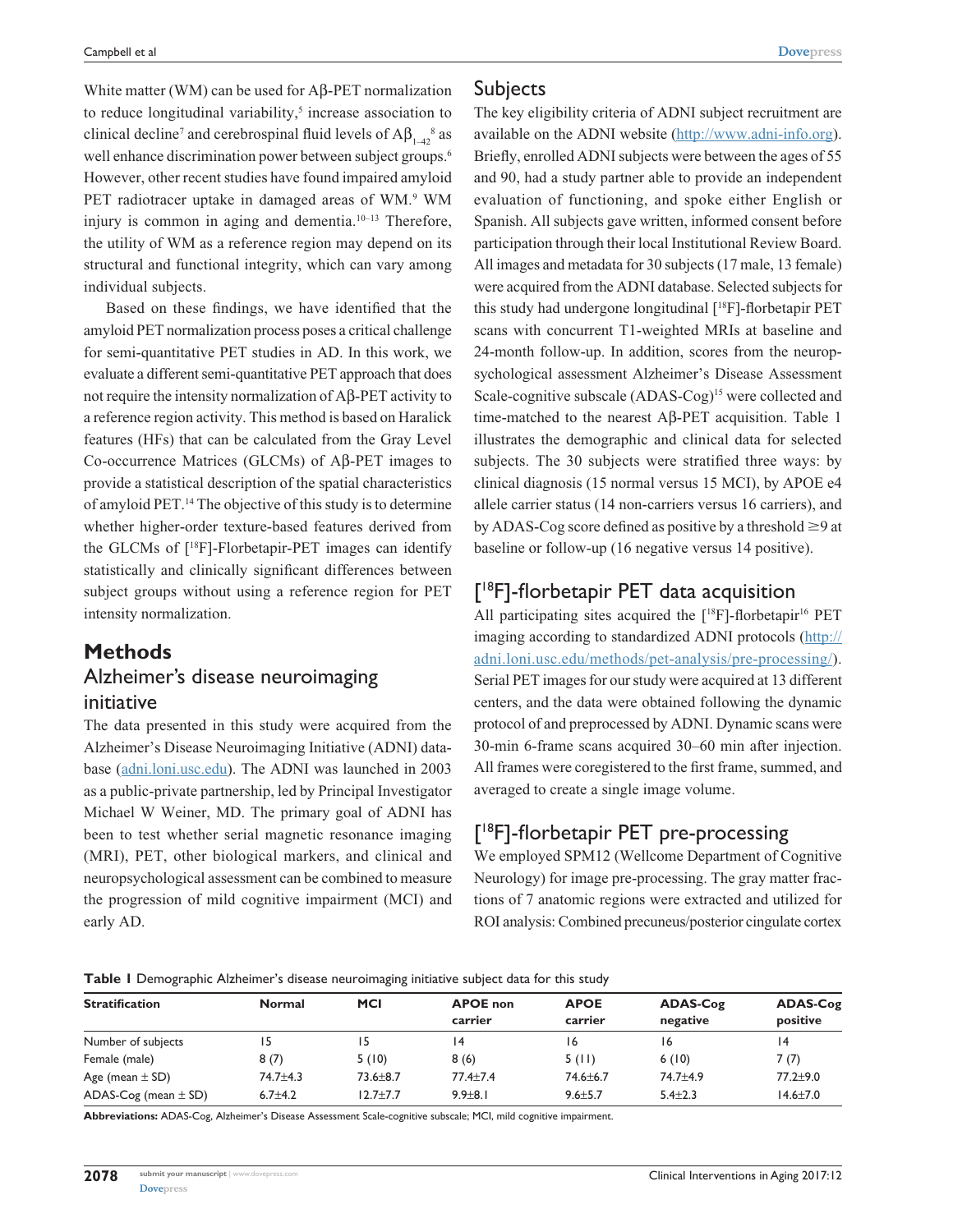(PCC), left & right frontal lobes (LFL & RFL), left & right parietal lobes (LPL & RPL), left & right temporal lobes (LTL & RTL), and cerebellum for reference region normalization. For each subject, baseline T1-weighted MR image volumes defined the anatomical ROIs in native space using a maximum probability tissue labels derived from the Medical Image Computing and Computer Assisted Interventions Conference 2012 Grand Challenge and Workshop on Multi-Atlas Labeling and provided by Neuromorphometrics, Inc.<sup>17-19</sup>

#### Gray level co-occurrence matrix

The GLCM texture analysis is a method for evaluating higher-order statistical methods in two-dimensional (2D) images. First-order statistics metrics from histograms evaluate only pixel intensities, while GLCM assesses their spatial associations. To generate the GLCM, pixel intensities within 2D images were first discretized. The GLCM was then calculated by tabulating the occurrences of a combination of pixel values between a reference and neighboring pixels for a particular distance and direction.

We used the graycomatrix() function in MATLAB (The MathWorks, Inc., Natick, Massachusetts, USA) to generate all GLCMs. The GLCM was calculated by specifying an offset or displacement vector and counting all pairs of voxels separated by this offset having intensity levels *i* and *j*. By default, the graycomatrix function in MATLAB calculates the GLCM based on the horizontal proximity of the pixels: (0 1). That is the pixel next to the pixel of interest on the same row. However, other voxel spatial relationships can be specified by using the "Offsets" parameter as input. This approach allows for multiple GLCMs with different directions and distances to be generated from a single image. Figure 1 highlights this process for creating representative GLCMs from a sample image. For each axial slice, 34 GLCMs were calculated for different offsets (Figure 1A). Then, an average GLCM (GLCM\_avg) was calculated from



Figure I (A) The coordinates of 34 offsets with respect to (0, 0). These 34 different offsets were used to calculate 33 gray level co-occurrence matrices (GLCMs) for each axial slice of a regional positron emission tomography image. (B) A representative image where two sample voxel pairs for two different offsets, (0°, distance =1) and (135°, distance =1) are highlighted. The discrete image voxel values are 1, 2, 3, and 4. (**C**) GLCM of image (**B**) for (0°, distance =1). The x and y axis represent the ordered (from low to high) voxel values of image (**B**). The z values represent the number of occurrences of a specific pair of voxel values (eg, 3 and 2) for a given offset (0°, distance =1). (**D**) GLCM of image (**B**) for (135°, distance =1). The x and y axis represent the ordered (from low to high) voxel values of image (**B**). The z values represent the number of occurrences of a specific pair of voxel values (eg, 3 and 2) for a given offset (135°, distance =1).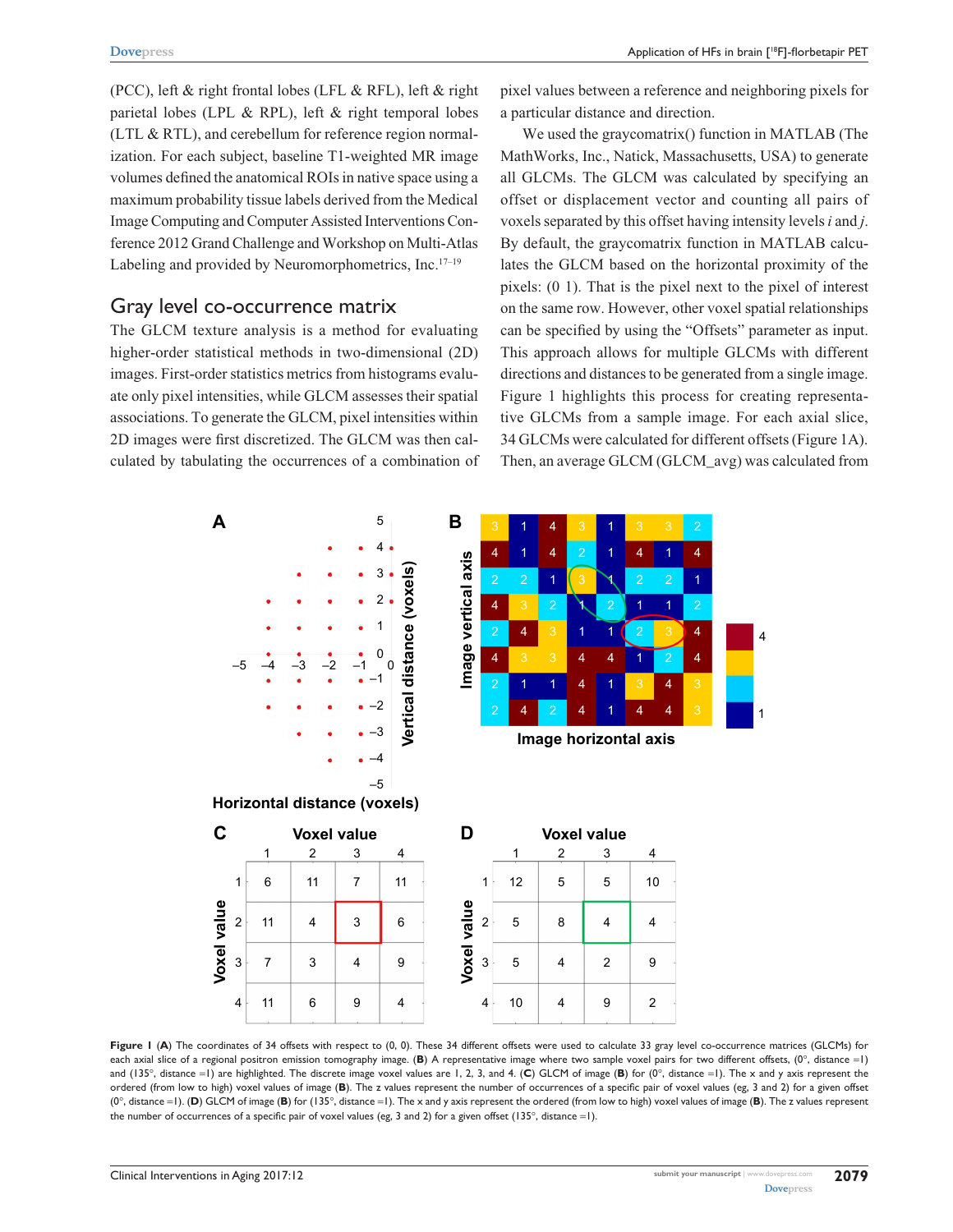**[Dovepress](www.dovepress.com)**

these individual GLCMs. The HFs were calculated from each GLCM\_avg, and then the features were averaged over multiple axial slices. The calculation of the GLCM was performed in 2D mode because the graycomatrix() function requires 2D images.

# Haralick features (HFs)

Following six  $HFs^{20,21}$  were calculated from the GLCM\_avg matrices:

Contrast = 
$$
\sum_{i,j} |i-j|^2 \times p(i, j)
$$
  
\nCorrelation =  $\sum_{i,j} \frac{(i - \mu_i)(j - \mu_j) p(i, j)}{\sigma_i \sigma_j}$ ;  
\n $\mu_i = \sum_i i \times p(i, j)$ ;  
\n $\sigma_i = \sqrt{\sum_i (i - \mu_i)^2 \times p(i, j)}$   
\nDissimilarity =  $\sum_{i,j} |i - j| \times p(i, j)$   
\nEnergy =  $\sum_{i,j} p(i, j)^2$   
\nEntropy =  $-\sum_{i,j} p(i, j) \times \ln p(i, j) + \zeta$ ;  $\zeta = 10^{-7}$   
\nHomogeneity =  $\sum_{i,j} \frac{1}{1 + |i - j|} \times p(i, j)$ 

where *i* and *j* are the pixel indices and  $p(i, j)$  represents the GLCM pixel intensities. Briefly describing the HFs, Contrast measures the local variations in the GLCM. Correlation measures the linear dependence of the pixel intensity related to its position in the image. Dissimilarity is akin to Contrast with measuring local variations, however, it has a linear dependent off-diagonal of the GLCM. Energy is associated with local homogeneity in the image. Entropy, similar to how it is defined in physics, measures the spatial disorder in the GLCM. Finally, Homogeneity measures how similar the pixel intensities of the GLCM are, and thus, is akin to a measure of uniformity. It is our hypothesis that HFs may be sensitive to changes in spatial distribution and amyloid activity among different subject groups.

For this study, GLCMs were generated from the largest five axial slices through the PCC, LFL, RFL, LPL, RPL, LTL, and RTL. Before generating the GLCM, each axial slice was discretized into 128 intensity bins. For each slice, GLCMs were generated for each distance between 1 and 4 pixels at angles between 0 and 165 degrees. The average of these GLCMs was used to calculate HFs. As a standard method for comparison, the semi-quantitative regional SUVR values were calculated by normalizing the images to the cerebellar activity.

### Statistical analysis

Statistical testing was performed to determine if the SUVR measurements and the selected HFs provide significant differences between stratified groups (normal versus MCI; APOE-ε4 non-carriers versus carriers; ADAS-Cog negative versus positive) at baseline and 24-month follow-up for each ROI structure. Unpaired, nonparametric Wilcoxon statistical tests were employed to compare HFs, while unpaired, Student's *t*-tests were utilized for comparing SUVR measurements. A 95% CI was set, correlating to  $p$ -values < $0.05$ required for significant differences between stratified groups. Between 3 stratifications of groups, 7 ROIs, and two time points, 42 Student's *t*-tests for SUVR were conducted, and using six different HFs, 252 total Wilcoxon tests were performed. For a group of ROIs and HFs, we controlled False Discovery Rate (FDR) at 0.05 level to deal with multiple comparisons.

In addition to statistical testing, receiver operating characteristic (ROC) curves were generated to determine the discrimination performance of the selected regional HFs and the SUVR values. Groups were stratified as described previously except that data from HFs and SUVR from baseline and 24-month follow-up were combined. The Area under the Curve (AUC) was used to quantitatively characterize each generated ROC curve.

## **Results**

Gray Level Co-occurrence matrices were generated for slices through predefined brain structures. Shown in Figure 2 are a representative slice of the discretized PCC from a normal and MCI subject used in the GLCM creation. Qualitatively, the PCC of the normal subject has a lower intensity than the PCC of the MCI. Accompanying each PCC slice are their GLCMs, averaged over our distance and direction range. In the representative case shown, we observe a greater degree of clustering in the normal GLCM versus the MCI GLCM, which exhibits a larger spread along its diagonal. Comparing the GLCM of normal and MCI subjects, we observed GLCMs with more occurrences at greater discretized intensities for MCI subjects.

Results from the Student's *t*- and Wilcoxon tests are displayed in Tables 2–4 with boxplots comparing the HFs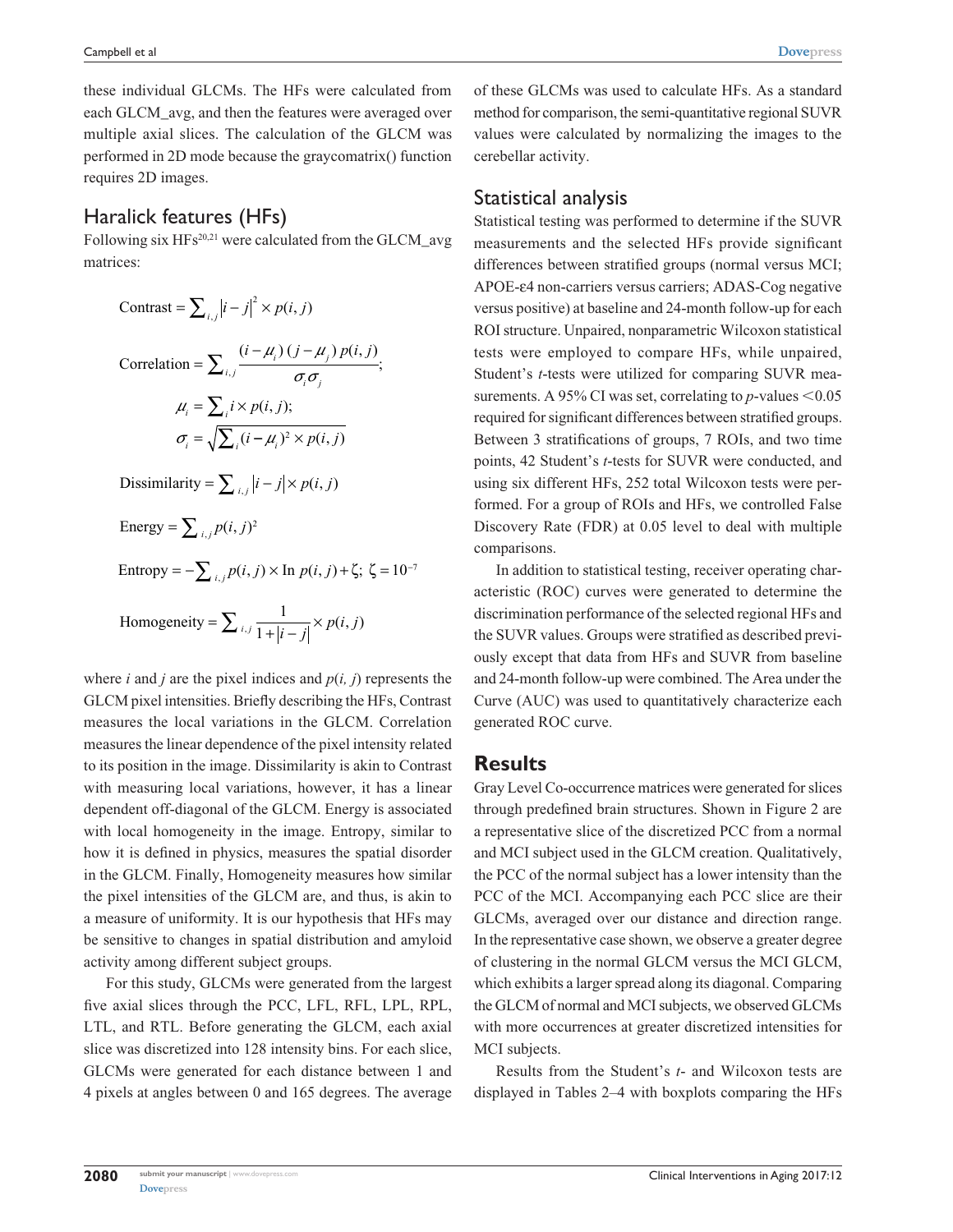

**Figure 2** Representative axial slices of Aβ-PET images in PCC from (**A**) single normal subject and (**B**) single MCI subject. Accompanying each PCC slice are their gray level co-occurrence matrices, normal (**C**) and MCI (**D**), averaged over a range of distances and directions. **Abbreviations:** MCI, mild cognitive impairment; PCC, posterior cingulate cortex; PET, positron emission tomography.

and SUVRs for the precuneus and PCC shown in Figure 3. Overall, the HFs were capable of distinguishing groups at baseline and follow-up (at FDR =0.05 level) in particular regions. In total, 124 out of 252 Wilcoxon tests showed significant differences between stratified groups. The majority of these differences were exhibited in the subjects grouped by diagnosis at both baseline and 24-month follow-up. Specifically, Energy and Entropy were capable of distinguishing normal and MCI subjects in all brain regions at baseline and nearly all structures at follow-up (except for Energy in the LFL). For the APOE and ADAS-Cog stratified groups, fewer HFs were capable of distinguishing groups in specific brain regions. However, we found significant differences in these groups using Energy and Entropy in the PCC at baseline for ADAS-Cog in Table 4 and follow-up for APOE in Table 3. Conversely, we observed no significant differences between all groups and ROIs at baseline or follow-up utilizing SUVR (0 of 42 performed tests).

ROC curves for the PCC and all AUC values are displayed in Figure 4. The ROC AUCs are presented in Table 5,

| Table 2 FDR-adjusted p-values of HFs and SUVR group difference (N, MCI) at baseline and follow-up |  |  |  |
|---------------------------------------------------------------------------------------------------|--|--|--|
|---------------------------------------------------------------------------------------------------|--|--|--|

| <b>Feature</b> |            |        | Normal vs MCI at baseline |            |            |        |            |            | Normal vs MCI at follow-up |            |            |            |        |            |
|----------------|------------|--------|---------------------------|------------|------------|--------|------------|------------|----------------------------|------------|------------|------------|--------|------------|
|                | <b>PCC</b> | LFL    | <b>RFL</b>                | <b>LPL</b> | <b>RPL</b> | LTL    | <b>RTL</b> | <b>PCC</b> | <b>LFL</b>                 | <b>RFL</b> | <b>LPL</b> | <b>RPL</b> | LTL    | <b>RTL</b> |
| Contrast       | 0.0506     | 0.0163 | 0.0118                    | 0.0245     | 0.0049     | 0.1576 | 0.4649     | 0.3589     | 0.0391                     | 0.0871     | 0.0259     | 0.0044     | 0.8188 | 0.981      |
| Correlation    | 0.0353     | 0.0506 | 0.0317                    | 0.0689     | 0.0868     | 0.0049 | 0.0118     | 0.0044     | 0.0608                     | 0.1917     | 0.8983     | 0.1141     | 0.174  | 0.1118     |
| Dissimilarity  | 0.0749     | 0.0184 | 0.0245                    | 0.0298     | 0.0049     | 0.2251 | 0.3836     | 0.3907     | 0.0397                     | 0.0572     | 0.0229     | 0.0044     | 0.6403 | 0.7915     |
| Energy         | 0.0049     | 0.0406 | 0.0082                    | 0.0049     | 0.0049     | 0.0381 | 0.0381     | 0.0044     | 0.0259                     | 0.0082     | 0.0044     | 0.0044     | 0.3589 | 0.0381     |
| Entropy        | 0.0049     | 0.0698 | 0.014                     | 0.0049     | 0.0049     | 0.014  | 0.0082     | 0.0044     | 0.0423                     | 0.0151     | 0.0044     | 0.0044     | 0.0622 | 0.0082     |
| Homogeneity    | 0.3099     | 0.0245 | 0.0385                    | 0.0245     | 0.0049     | 0.1987 | 0.1566     | 0.5098     | 0.0533                     | 0.0392     | 0.0175     | 0.0044     | 0.168  | 0.315      |
| <b>SUVR</b>    | 0.385      | 0.6054 | 0.6338                    | 0.74       | 0.74       | 0.7319 | 0.5245     | 0.2688     | 0.4134                     | 0.4163     | 0.6292     | 0.5994     | 0.4709 | 0.3055     |

**Note:** Controlling for FDR at 0.05, the adjusted *p*-values smaller than 0.05 (blue color) indicate significant group differences.

**Abbreviations:** FDR, false discovery rate; HFs, Haralick features; LFL, left frontal lobe; LPL, left parietal lobe; LTL, left temporal lobe; MCI, mild cognitive impairment; PCC, posterior cingulate cortex; RFL, right frontal lobe; RPL, right parietal lobe; RTL, right temporal lobe; SUVR, standardized uptake value ratio.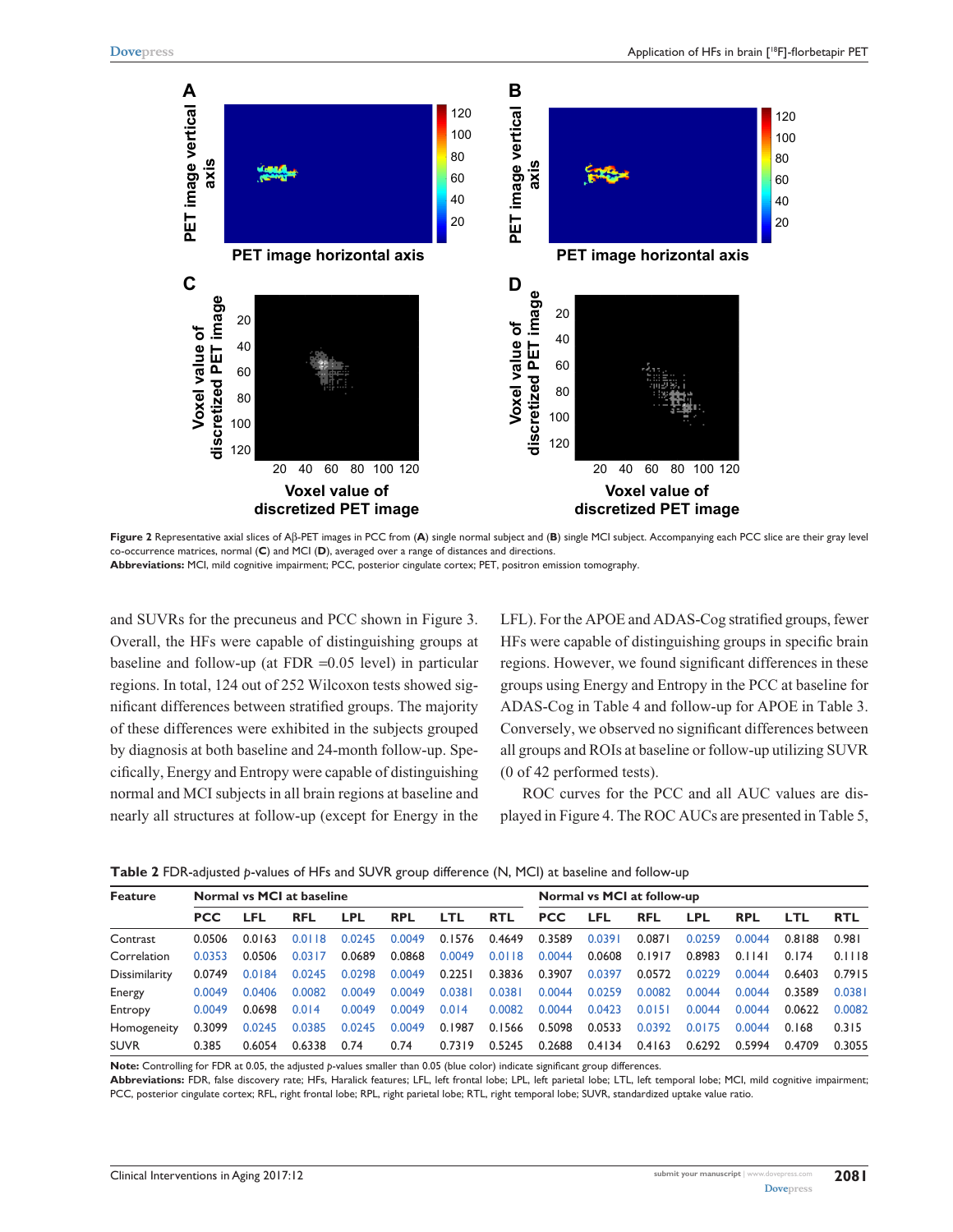**Table 3** FDR-adjusted *p*-values of HFs and SUVR group difference (APOE-negative, APOE-positive) at baseline and follow-up

| <b>Feature</b> |            |        |            | APOE-E4 carriers vs non-carriers at baseline |            |        |            |            | APOE-E4 carriers vs non-carriers at follow-up |            |            |            |        |            |
|----------------|------------|--------|------------|----------------------------------------------|------------|--------|------------|------------|-----------------------------------------------|------------|------------|------------|--------|------------|
|                | <b>PCC</b> | LFL    | <b>RFL</b> | <b>LPL</b>                                   | <b>RPL</b> | LTL    | <b>RTL</b> | <b>PCC</b> | <b>LFL</b>                                    | <b>RFL</b> | <b>LPL</b> | <b>RPL</b> | LTL    | <b>RTL</b> |
| Contrast       | 0.3185     | 0.5641 | 0.2646     | 0.5488                                       | 0.5641     | 0.5042 | 0.0926     | 0.28       | 0.385                                         | 0.0716     | 0.5278     | 0.2096     | 0.4883 | 0.968      |
| Correlation    | 0.0858     | 0.2321 | 0.1895     | 0.273                                        | 0.147      | 0.2321 | 0.3308     | 0.6995     | 0.5278                                        | 0.0098     | 0.2838     | 0.0098     | 0.0882 | 0.0612     |
| Dissimilarity  | 0.3185     | 0.5488 | 0.1895     | 0.4807                                       | 0.5673     | 0.4237 | 0.1029     | 0.1729     | 0.3524                                        | 0.0381     | 0.5278     | 0.1729     | 0.3739 | 0.9606     |
| Energy         | 0.0858     | 0.5641 | 0.3383     | 0.3185                                       | 0.2321     | 0.0327 | 0.022      | 0.0392     | 0.8501                                        | 0.5278     | 0.8929     | 0.2838     | 0.0098 | 0.0098     |
| Entropy        | 0.0858     | 0.5673 | 0.3383     | 0.3163                                       | 0.2321     | 0.049  | 0.022      | 0.049      | 0.8542                                        | 0.5278     | 0.8501     | 0.3018     | 0.0098 | 0.0122     |
| Homogeneity    | 0.4083     | 0.4805 | 0.049      | 0.3185                                       | 0.8014     | 0.3308 | 0.1069     | 0.0122     | 0.2254                                        | 0.0122     | 0.5814     | 0.0882     | 0.2254 | 0.6995     |
| <b>SUVR</b>    | 0.5837     | 0.4805 | 0.4083     | 0.918                                        | 0.7079     | 0.3379 | 0.1895     | 0.8501     | 0.6486                                        | 0.573      | 0.9606     | 0.8969     | 0.5278 | 0.2838     |

**Note:** Controlling for FDR at 0.05, the adjusted *p*-values smaller than 0.05 (blue color) indicate significant group differences.

**Abbreviations:** FDR, false discovery rate; HFs, Haralick features; LFL, left frontal lobe; LPL, left parietal lobe; LTL, left temporal lobe; PCC, posterior cingulate cortex; RFL, right frontal lobe; RPL, right parietal lobe; RTL, right temporal lobe; SUVR, standardized uptake value ratio.

respectively. From Figure 4A and C, we observed that the Energy and Entropy offered the best performance to distinguish Normal versus MCI and ADAS-Cog negative versus ADAS-Cog positive groups. Conversely, SUVR and Entropy provided the best methods APOE-ε4 carriers versus noncarriers, as viewed in Figure 4B, while Energy exhibited lower performance. From Table 5, we observed that several metrics were best for differentiating stratified groups. For the classifications based on clinical diagnosis and ADAS-Cog, Energy gave the best performance across all ROIs. For the APOE-ε4 classification, Entropy performed the best, followed by SUVR and Dissimilarity as secondary metrics. Homogeneity ranked as the second best metric for the ADAS-Cog classification. Several other HFs exhibited AUC values close to 0.5, considerably not better than random guessing.

#### **Discussion**

The objective of this study was to determine whether higherorder texture-based features derived from the GLCMs of [ 18F]-Florbetapir-PET images can identify statistically significant differences between subject groups without using a reference region for PET intensity normalization. Subjects were classified with respect to their clinical diagnosis, APOE-ε4 status, and ADAS-Cog score to make a comparison between Haralick texture features and the conventional SUVR approach.

The results of the statistical and diagnostic testing revealed that the HFs Energy and Entropy provide the best descriptor for distinguishing normal and MCI subjects across all brain structures of interest. There was statistically significant separation in Energy and Entropy between the normal and MCI subject populations in the majority of ROIs at baseline and 24-month follow-up. Energy and Entropy also offered the largest AUC values for accurately classifying subjects with respect to their clinical diagnosis (Normal versus MCI) or ADAS-Cog status (negative versus positive).

An interesting consequence observed from the results is the apparent disconnect between the statistical testing and ROC diagnostic performance. Results from the Student's *t*-tests determined that no significant differences were exhibited in SUVR for each stratified group in all ROIs. However, ROC curve analysis verified SUVR's capability to distinguish populations, specifically in the RTL. This diagnostic capability also extended to all brain regions for the APOE

**Table 4** FDR-adjusted *p*-values of HFs and SUVR group difference (ADAS-Cog-negative, ADAS-Cog-positive) at baseline and follow-up

| Feature       |            |        |            | ADAS-Cog negative vs positive at baseline |            |        |            |            | ADAS-Cog negative vs positive at follow-up |            |        |            |        |            |
|---------------|------------|--------|------------|-------------------------------------------|------------|--------|------------|------------|--------------------------------------------|------------|--------|------------|--------|------------|
|               | <b>PCC</b> | LFL    | <b>RFL</b> | <b>LPL</b>                                | <b>RPL</b> | LTL    | <b>RTL</b> | <b>PCC</b> | <b>LFL</b>                                 | <b>RFL</b> | LPL    | <b>RPL</b> | LTL    | <b>RTL</b> |
| Contrast      | 0.1994     | 0.1994 | 0.0754     | 0.1315                                    | 0.0686     | 0.1315 | 0.1994     | 0.2554     | 0.3369                                     | 0.294      | 0.1102 | 0.091      | 0.091  | 0.127      |
| Correlation   | 0.6136     | 0.7809 | 0.4923     | 0.3127                                    | 0.3416     | 0.686  | 0.3127     | 0.091      | 0.4477                                     | 0.5484     | 0.2292 | 0.1102     | 0.1903 | 0.1102     |
| Dissimilarity | 0.2282     | 0.1994 | 0.0754     | 0.1315                                    | 0.07       | 0.1446 | 0.1994     | 0.343      | 0.3237                                     | 0.2554     | 0.1102 | 0.091      | 0.091  | 0.1823     |
| Energy        | 0.049      | 0.446  | 0.1994     | 0.1315                                    | 0.0754     | 0.049  | 0.2282     | 0.1102     | 0.2292                                     | 0.1449     | 0.1102 | 0.1102     | 0.1102 | 0.2292     |
| Entropy       | 0.049      | 0.4139 | 0.1994     | 0.1315                                    | 0.0754     | 0.049  | 0.1994     | 0.1102     | 0.2292                                     | 0.1213     | 0.1102 | 0.1102     | 0.091  | 0.1674     |
| Homogeneity   | 0.3416     | 0.1994 | 0.0754     | 0.0754                                    | 0.07       | 0.1315 | 0.2282     | 0.6064     | 0.3205                                     | 0.2292     | 0.1102 | 0.091      | 0.1102 | 0.3205     |
| <b>SUVR</b>   | 0.3668     | 0.4957 | 0.4923     | 0.4923                                    | 0.6032     | 0.818  | 0.5891     | 0.3205     | 0.357                                      | 0.3292     | 0.3829 | 0.4676     | 0.666  | 0.453      |

**Note:** Controlling for FDR at 0.05, the adjusted *p*-values smaller than 0.05 (blue color) indicate significant group differences.

**Abbreviations:** ADAS-Cog, Alzheimer's Disease Assessment Scale-cognitive subscale; FDR, false discovery rate; HFs, Haralick features; LFL, left frontal lobe; LPL, left parietal lobe; LTL, left temporal lobe; PCC, posterior cingulate cortex; RFL, right frontal lobe; RPL, right parietal lobe; RTL, right temporal lobe; SUVR, standardized uptake value ratio.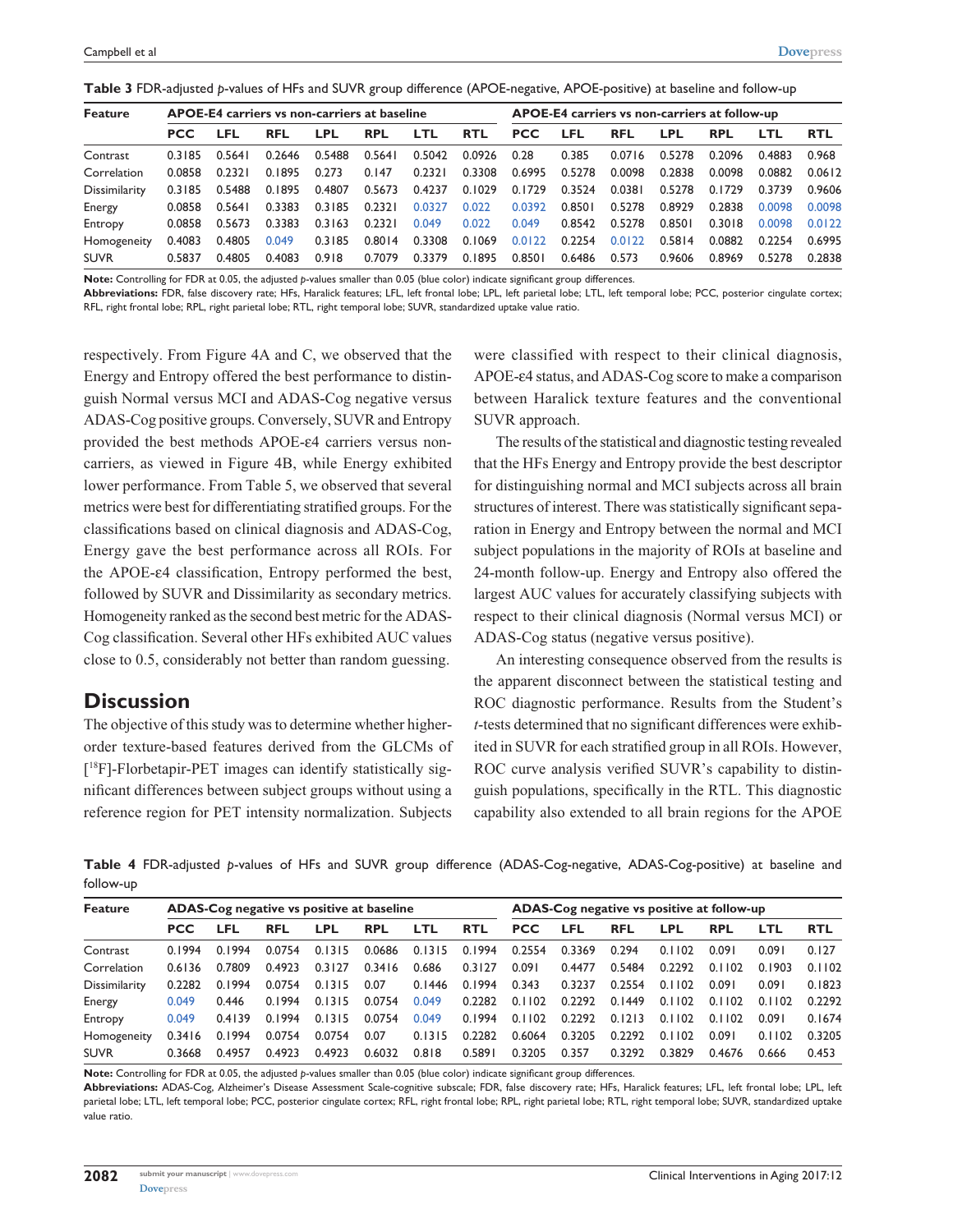

**Figure 3** Boxplots of measured metrics for the combined precuneus and posterior cingulate cortex.

Notes: (A) Contrast, (B) Correlation, (C) Dissimilarity, (D) Energy, (E) Entropy, (F) Homogeneity, (G) SUVR. Metrics with statistically significant differences are shown with corresponding p-values <0.05.

**Abbreviations:** MCI, mild cognitive impairment; SUVR, standardized uptake value ratio.

stratified group, with AUC values  $> 0.5$ , including the PCC, as seen in Figure 4B. Recall that AUC can be interpreted as diagnosis accuracy as a percentage, where 0.5 represents 50% accuracy. Even though SUVR appears to be a sensitive metric for differentiating APOE populations, other texture features perform better with respect to the two other classification schemes.

HFs are abstract mathematical models that are used in many different applications. The innovative aspect of this study was to utilize these features for characterizing abnormal Aβ pathology from non-normalized florbetapir-PET images. From early post-mortem studies,<sup>22</sup> we know that over time the progressive Aβ accumulation encompasses a greater extent of cerebral cortical laminae. The same pattern of spatial spread

is observed in  $\mathsf{A}\mathsf{B}\text{-}\mathsf{PET}$  images.<sup>23</sup> These spatial changes can affect the local disorder, homogeneity, variation, and similarity of pixel intensities, which can be captured by HFs.

One of the limitations of this study is the small sample size, which limits the interpretation regarding diagnostic capabilities. However, the overall objective was to compare a new image analysis method with a standard technique. The outcomes of our study indicate that, for the same sample size, our new method shows more significant group differences than the SUVR values.

#### **Conclusion**

In this pilot study, a novel texture-based approach to assessing diagnostic statuses of amyloid burden was evaluated.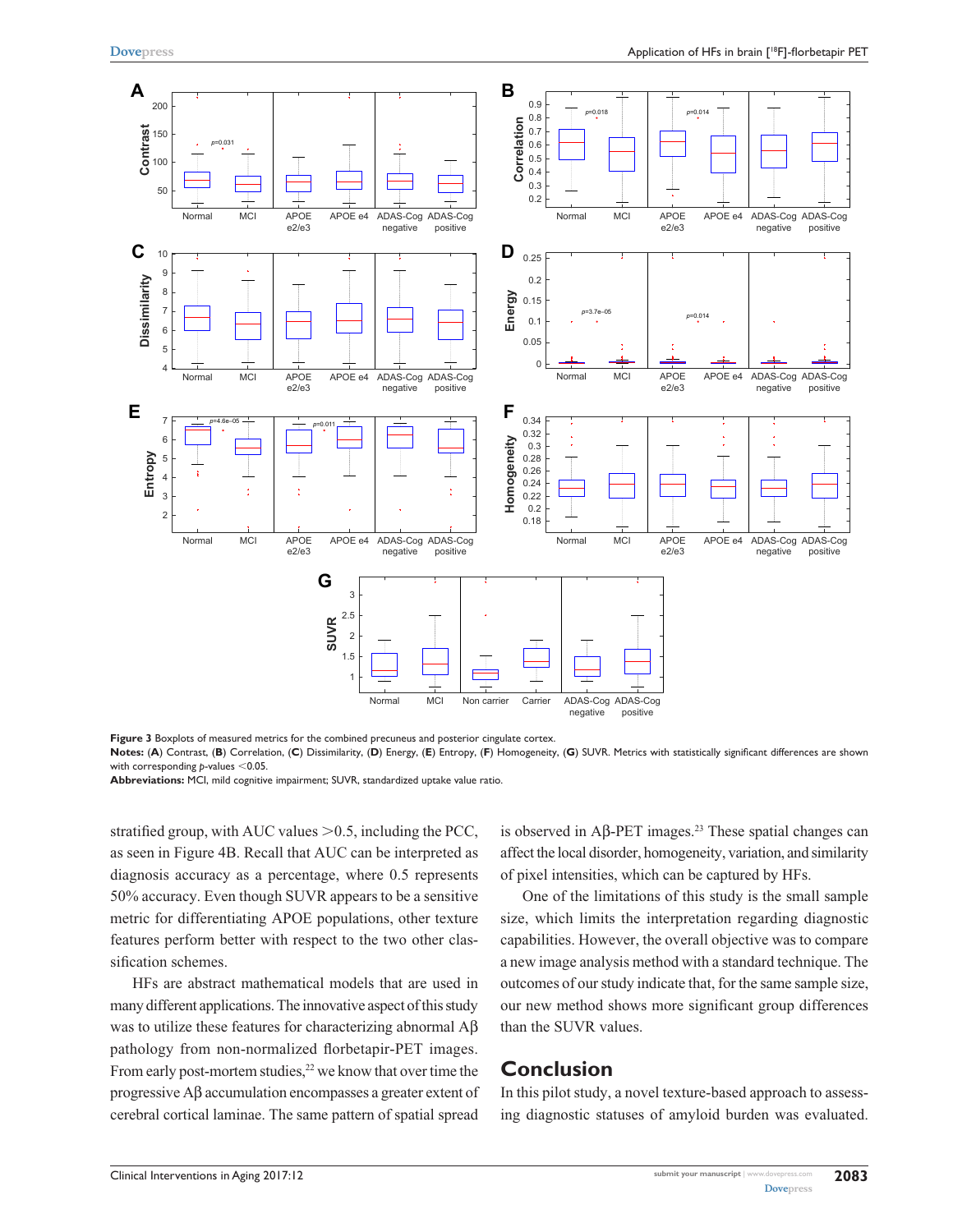

**Figure 4** Representative ROC curves characterizing the diagnostic capability of HFs and SUVR measurements within the combined precuneus and posterior cingulate cortex. **Notes:** ROC curves for the groups stratified by (**A**) Alzheimer's disease neuroimaging initiative clinical diagnosis (N versus mild cognitive impairment), (**B**) APOE status, and (**C**) ADAS-Cog status. The HF Energy exhibits the greatest capability to distinguish subjects in the Alzheimer's disease diagnosis and ADAS-Cog stratified groups. **Abbreviations:** ADAS-Cog, Alzheimer's Disease Assessment Scale-cognitive subscale; HFs, Haralick features; ROC, receiver operating characteristic; SUVR, standardized uptake value ratio.

We demonstrated that HFs, specifically Energy, could be used to effectively classify patients with respect to their clinical diagnosis, APOE-ε4 status, and ADAS-Cog score, compared to SUVR. These results suggest that this technique has potentials to improve subject stratification in AD drug trials and help evaluate the disease progression and treatment effects longitudinally without the potential biases associated with the reference region normalization.

# **Acknowledgments**

This study was supported by NIH grants R00 EB 009106, to SS. The authors would like to thank Todd Peterson and Noor Tantawy at Vanderbilt University Institute of Imaging Science for supportive discussions. Data collection and sharing for this project was funded by the Alzheimer's Disease Neuroimaging Initiative (ADNI) (National Institutes of Health Grant U01 AG024904) and DOD ADNI (Department of Defense award number W81XWH-12-2-0012). ADNI is funded by the National Institute on Aging, the National Institute of Biomedical Imaging and Bioengineering, and through generous contributions from the following: AbbVie, Alzheimer's Association; Alzheimer's Drug Discovery Foundation; Araclon Biotech; BioClinica, Inc.; Biogen; Bristol-Myers Squibb Company; CereSpir, Inc.;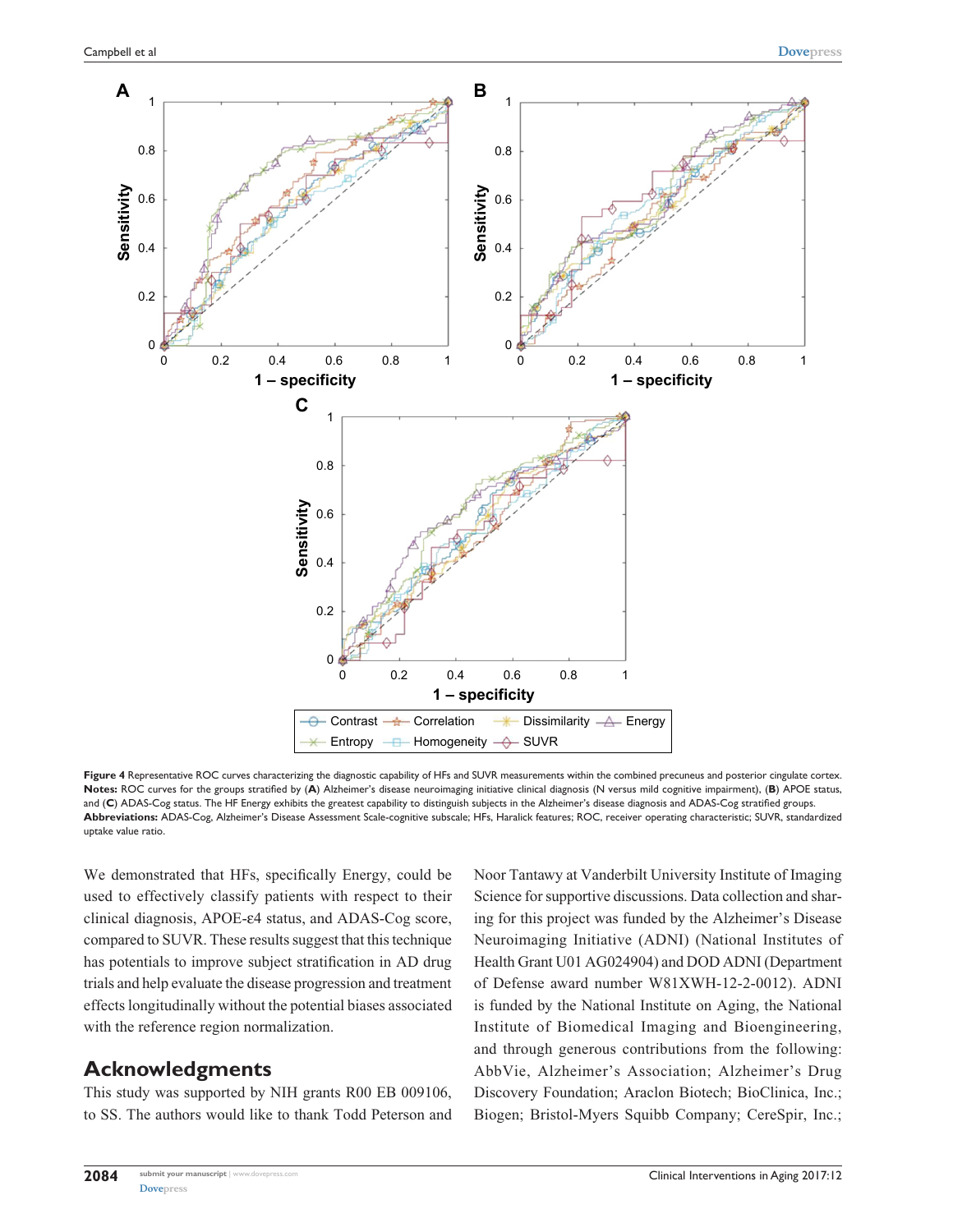| Feature                                                                 |       | Normal vs MCI |                  |       |                         |       |       |                |            | APOE carriers vs non-carriers |                                                                                                                                                                |            |       |       |       | ADAS-Cog negative vs positive |       |       |            |       |       |
|-------------------------------------------------------------------------|-------|---------------|------------------|-------|-------------------------|-------|-------|----------------|------------|-------------------------------|----------------------------------------------------------------------------------------------------------------------------------------------------------------|------------|-------|-------|-------|-------------------------------|-------|-------|------------|-------|-------|
|                                                                         |       |               |                  |       | PCC LFL RFL LPL RPL LTL |       |       | <b>U</b><br>PC | <b>UFL</b> | <b>RFL</b>                    | LPL                                                                                                                                                            | <b>RPL</b> | Ę     | RTL   | PCC   | Ľ.                            | 딡     | ธี    | <b>RPL</b> | Ę     |       |
| Contrast                                                                | 0.577 |               | 0.626 0.61 0.621 |       | 0.664 0.536             |       | 0.52  | 0.569          | 0.542      | 0.595                         | 0.538                                                                                                                                                          | 0.558      | 0.548 | 0.555 | 0.57  | 0.565                         | 0.589 | 0.596 | 0.624      | 0.602 | 0.583 |
| Correlation                                                             | 0.644 | 0.603         | 0.595            | 0.55  | 0.589                   | 0.613 | 0.598 | 0.547          | 0.516      | 0.631                         | 0.573                                                                                                                                                          | 0.629      | 0.591 | 0.589 | 0.547 | 0.514                         | 0.504 | 0.56  | 0.575      | 0.546 | 0.584 |
| Dissimilarity                                                           | 0.569 | 0.623         | 0.612            | 0.621 | 0.667                   | 0.546 | 0.533 | 0.578          | 0.546      | 0.609                         | 0.541                                                                                                                                                          | 0.559      | 0.556 | 0.557 | 0.56  |                               | 0.591 | 0.599 | .621       | 0.601 | 0.576 |
| Energy                                                                  | 0.694 | 0.615         | 0.647            | 0.69  | 0.675                   | 0.579 | 0.613 | 0.622          | 0.524      | <b>355</b>                    | 0.539                                                                                                                                                          | 0.576      | 0.667 | 0.665 | 0.622 | 0.557                         | 0.583 | 0.601 | 0.601      | 0.618 | 0.578 |
| Entropy                                                                 | 0.695 | 0.603         | 0.639            | 0.686 | 0.671                   | 0.619 | 0.644 | 0.621          | 0.523      | 0.55                          | 0.544                                                                                                                                                          | 0.575      | 0.645 | 0.657 | 0.619 | 0.558                         | 0.587 | 0.596 | 0.604      | 0.636 |       |
| Homogeneity                                                             | 0.547 | 0.616         | 0.614            | 0.624 | 0.661                   | 0.565 | 0.558 | 0.594          | 0.565      | 0.639                         | 0.549                                                                                                                                                          | 0.56       | 0.571 | 0.568 | 0.542 | 0.565                         | 0.591 | 0.605 | 0.626      | 0.601 | 0.562 |
| <b>SUVR</b>                                                             | 0.578 | 0.564         | 0.548            | 0.53  | 0.51                    | 0.562 | 0.601 | 0.608          | 0.584      | 0.568                         | 0.507                                                                                                                                                          | 0.522      | 0.57  | 0.624 | 0.513 | $\ddot{0}$                    | 0.517 | 0.595 | 0.575      | 0.502 | 0.537 |
| Note: Blue highlight indicates AUCs above 0.6.                          |       |               |                  |       |                         |       |       |                |            |                               |                                                                                                                                                                |            |       |       |       |                               |       |       |            |       |       |
| Abbreviations: ADAS-Cog, Alzheimer's Disease Assessment Scale-cognitive |       |               |                  |       |                         |       |       |                |            |                               | subscale; AUC, area under the curve; LFL, left frontal lobes; LPL, left parietal lobe; LTL, left temporal lobe; MCI, mild cognitive impairment; PCC, posterior |            |       |       |       |                               |       |       |            |       |       |

cingulate cortex; RFL, right frontal lobes; ROC, receiver operating characteristic; RPL, right parietal lobe; RTL, right temporal lobe; SUVR, standardized uptake value ratio

cingulate cortex; RFL, right frontal lobes; ROC, receiver operating characteristic; RPL, right parietal lobe; RTL, right temporal lobe; SUVR, standardized uptake value ratio.

Application of HFs in brain [<sup>18</sup>F]-florbetapir PET

Cogstate; Eisai Inc.; Elan Pharmaceuticals, Inc.; Eli Lilly and Company; EuroImmun; F Hoffmann-La Roche Ltd and its affiliated company Genentech, Inc.; Fujirebio; GE Healthcare; IXICO Ltd.; Janssen Alzheimer Immunotherapy Research & Development, LLC.; Johnson & Johnson Pharmaceutical Research & Development LLC.; Lumosity; Lundbeck; Merck & Co., Inc.; Meso Scale Diagnostics, LLC.; NeuroRx Research; Neurotrack Technologies; Novartis Pharmaceuticals Corporation; Pfizer Inc.; Piramal Imaging; Servier; Takeda Pharmaceutical Company; and Transition Therapeutics. The Canadian Institutes of Health Research is providing funds to support ADNI clinical sites in Canada. Private sector contributions are facilitated by the Foundation for the National Institutes of Health [\(www.fnih.](http://www.fnih.org) [org\)](http://www.fnih.org). The grantee organization is the Northern California Institute for Research and Education, and the study is coordinated by the Alzheimer's Therapeutic Research Institute at the University of Southern California. ADNI data are disseminated by the Laboratory for Neuro Imaging at the University of Southern California.

Data used in preparation of this article were obtained from the Alzheimer's Disease Neuroimaging Initiative (ADNI) database ([adni.loni.usc.edu\)](mailto:adni.loni.usc.edu). As such, the investigators within the ADNI contributed to the design and implementation of ADNI and/or provided data but did not participate in analysis or writing of this report. A complete listing of ADNI investigators can be found at: [http://adni.loni.usc.edu/](http://adni.loni.usc.edu/wp-content/uploads/how_to_apply/ADNI_Acknowledgement_List.pdf) [wp-content/uploads/how\\_to\\_apply/ADNI\\_Acknowledge](http://adni.loni.usc.edu/wp-content/uploads/how_to_apply/ADNI_Acknowledgement_List.pdf)[ment\\_List.pdf.](http://adni.loni.usc.edu/wp-content/uploads/how_to_apply/ADNI_Acknowledgement_List.pdf)

# **Disclosure**

The authors report no conflicts of interest in this work.

#### **References**

- 1. Camus V, Payoux P, Barré L, et al. Using PET with 18F-AV-45 (florbetapir) to quantify brain amyloid load in a clinical environment. *Eur J Nucl Med Mol Imaging*. 2012;39(4):621–631.
- 2. Huang KL, Lin KJ, Hsiao T, et al. Regional amyloid deposition in amnestic mild cognitive impairment and Alzheimer's disease evaluated by [18 F] AV-45 positron emission tomography in Chinese population. *PLoS One*. 2013;8(3):e58974.
- 3. Lopresti BJ, Klunk WE, Mathis CA, et al. Simplified quantification of Pittsburgh compound B amyloid imaging PET studies: a comparative analysis. *J Nucl Med*. 2005;46(12):1959–1972.
- 4. Ikonomovic MD, Klunk WE, Abrahamson EE, et al. Post-mortem correlates of in vivo PiB-PET amyloid imaging in a typical case of Alzheimer's disease. *Brain*. 2008;131(6):1630–1645.
- 5. Landau SM, Fero A, Baker SL, et al. Measurement of longitudinal β-amyloid change with 18F-florbetapir PET and standardized uptake value ratios. *J Nucl Med*. 2015;56(4):567–574.
- 6. Brendel M, Högenauer M, Delker A, et al; Alzheimer's Disease Neuroimaging Initiative. Improved longitudinal [(18)F]-AV45 amyloid PET by white matter reference and VOI-based partial volume effect correction. *Neuroimage*. 2015;108:450–459.

Table 5 AUC values derived from ROC curve analysis

AUC values derived from ROC curve analysis